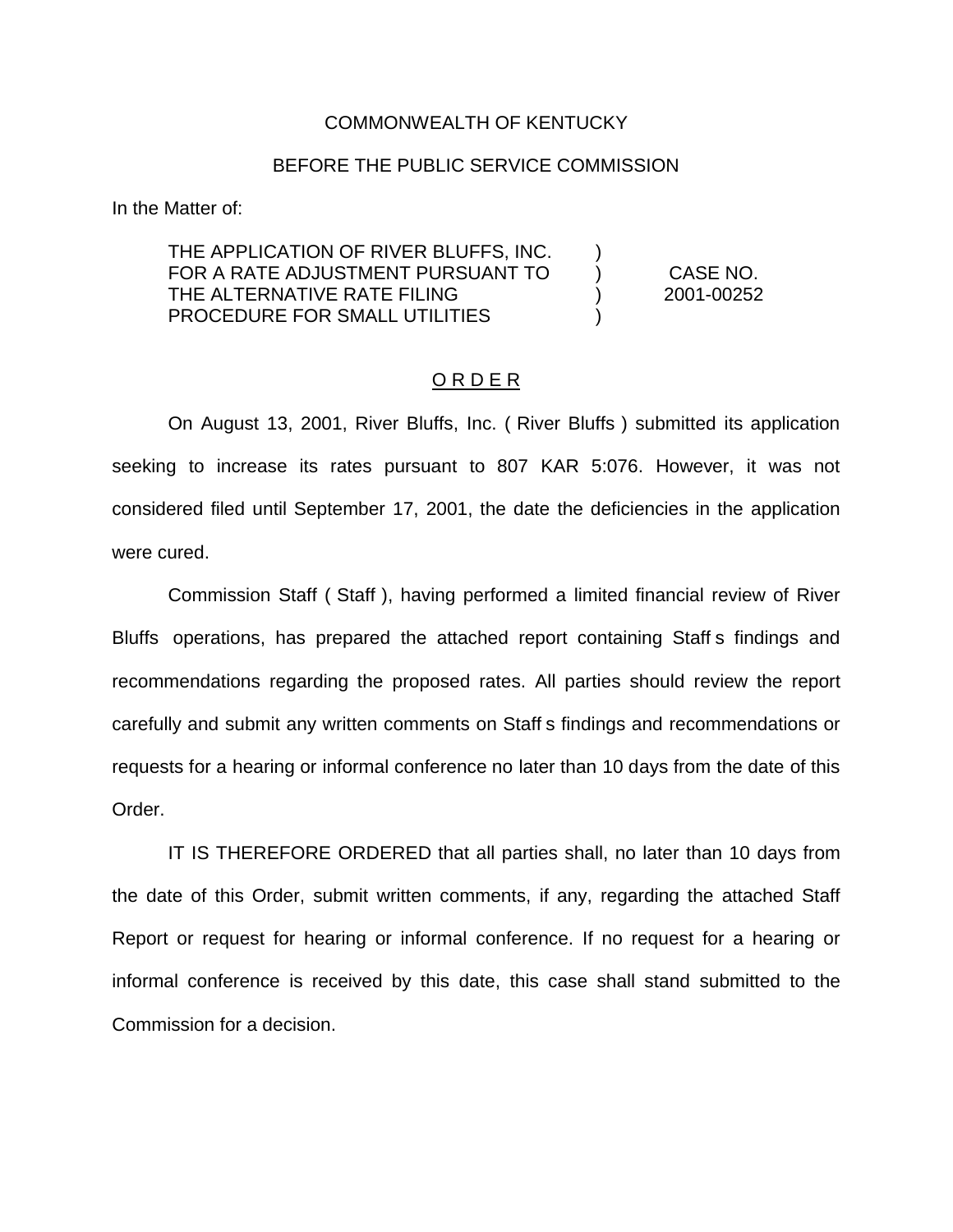Done at Frankfort, Kentucky, this 12<sup>th</sup> day of April, 2002.

By the Commission

ATTEST:

Deputy Executive Director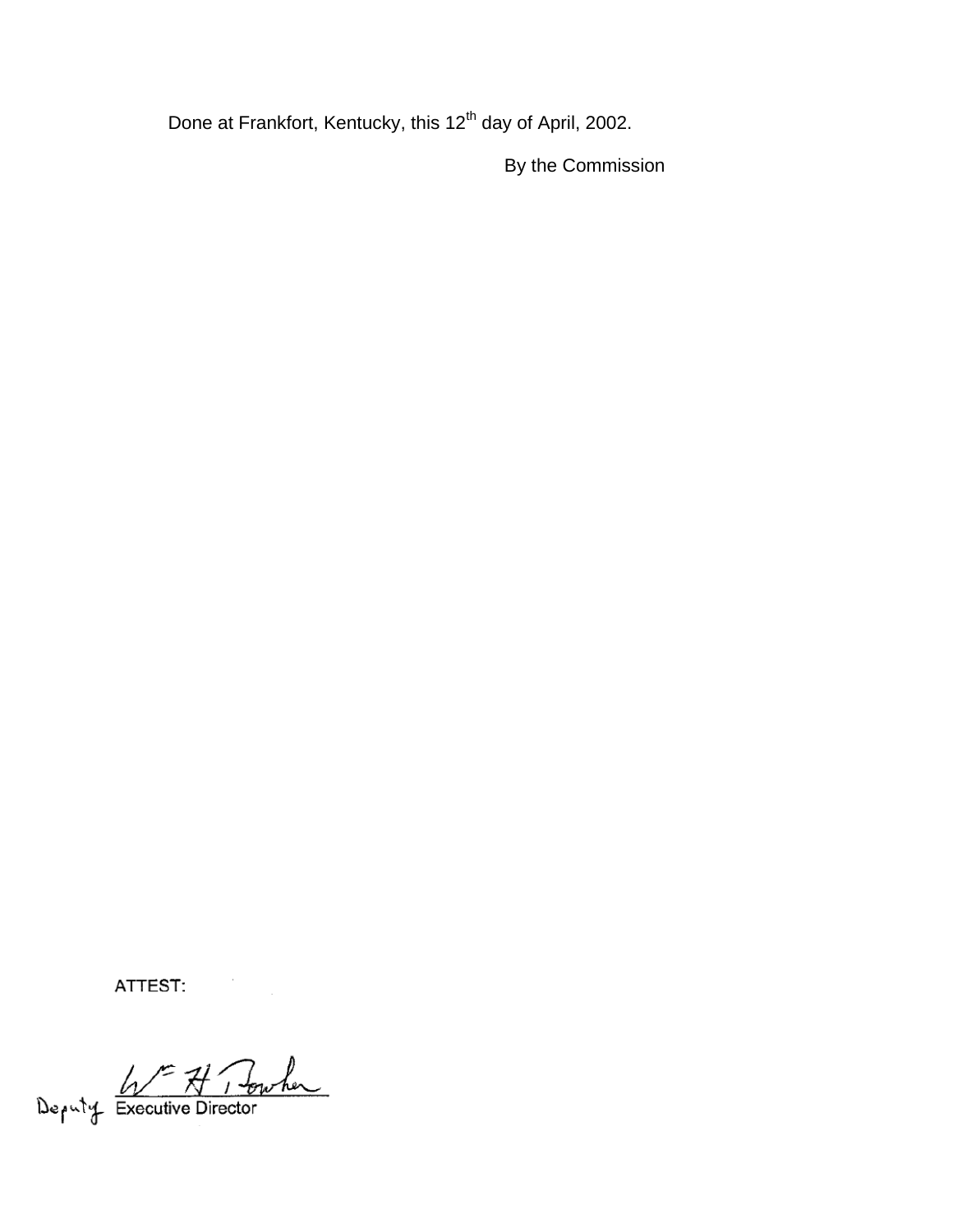## COMMONWEALTH OF KENTUCKY

#### BEFORE THE PUBLIC SERVICE COMMISSION

In the Matter of:

THE APPLICATION OF RIVER BLUFFS DISPOSAL, INC. FOR A RATE ADJUSTMENT PURSUANT TO THE ALTERNATIVE RATE FILING PROCEDURE FOR SMALL UTILITIES

) CASE NO. ) 2001-00252

)

)

## STAFF REPORT

Prepared by: Mark C. Frost Public Utilities Financial Analyst Water and Sewer Revenue Requirements Branch Division of Financial Analysis

Prepared by: Eddie Beavers Public Utilities Rate Analyst Communications, Water and Sewer Rate Design Branch Division of Financial Analysis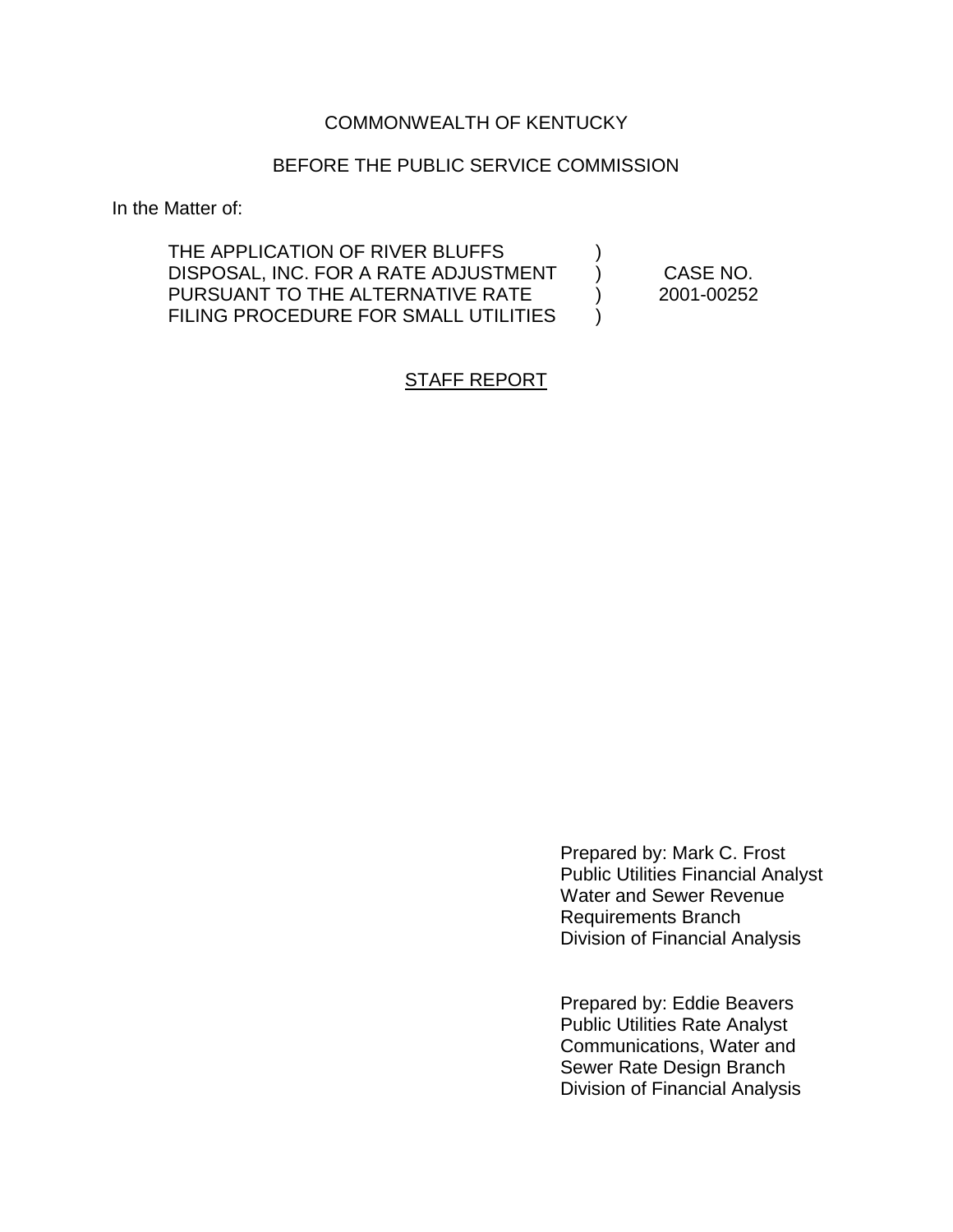#### STAFF REPORT

#### ON

#### RIVER BLUFFS DISPOSAL, INC.

#### CASE NO. 2001-00252

On August 13, 2001, River Bluffs, Inc. ( River Bluffs ) submitted its application seeking to increase its rates pursuant to 807 KAR 5:076. However, it was not considered filed until September 17, 2001, the date the deficiencies in the application were cured.

In order to evaluate the requested increase Commission Staff ( Staff ) performed a limited financial review of River Bluffs test period operations for the 2000 calendar year. By letter dated November 7, 2001, David E. Spenard of the Office of the Attorney General requested Commission permission to attend Staff s limited financial review. Given that there were no objections filed, the Commission granted Mr. Spenard s request. Mark C. Frost of the Commission s Division of Financial Analysis performed the limited review on December 27, 2001, and January 11, 2002.

The scope of Staff s review was limited to obtaining information as to whether the test-period operating revenues and expenses were representative of normal operations. Insignificant or immaterial discrepancies were not pursued and are not addressed herein. Mr. Frost is responsible for the preparation of this Staff Report except for the determination of normalized operating revenue, and Attachment E which were prepared by Eddie Beavers.

Attachment A is the comparison of River Bluffs actual and pro forma operations and Attachment B is Staff s discussions on River Bluffs proposed pro forma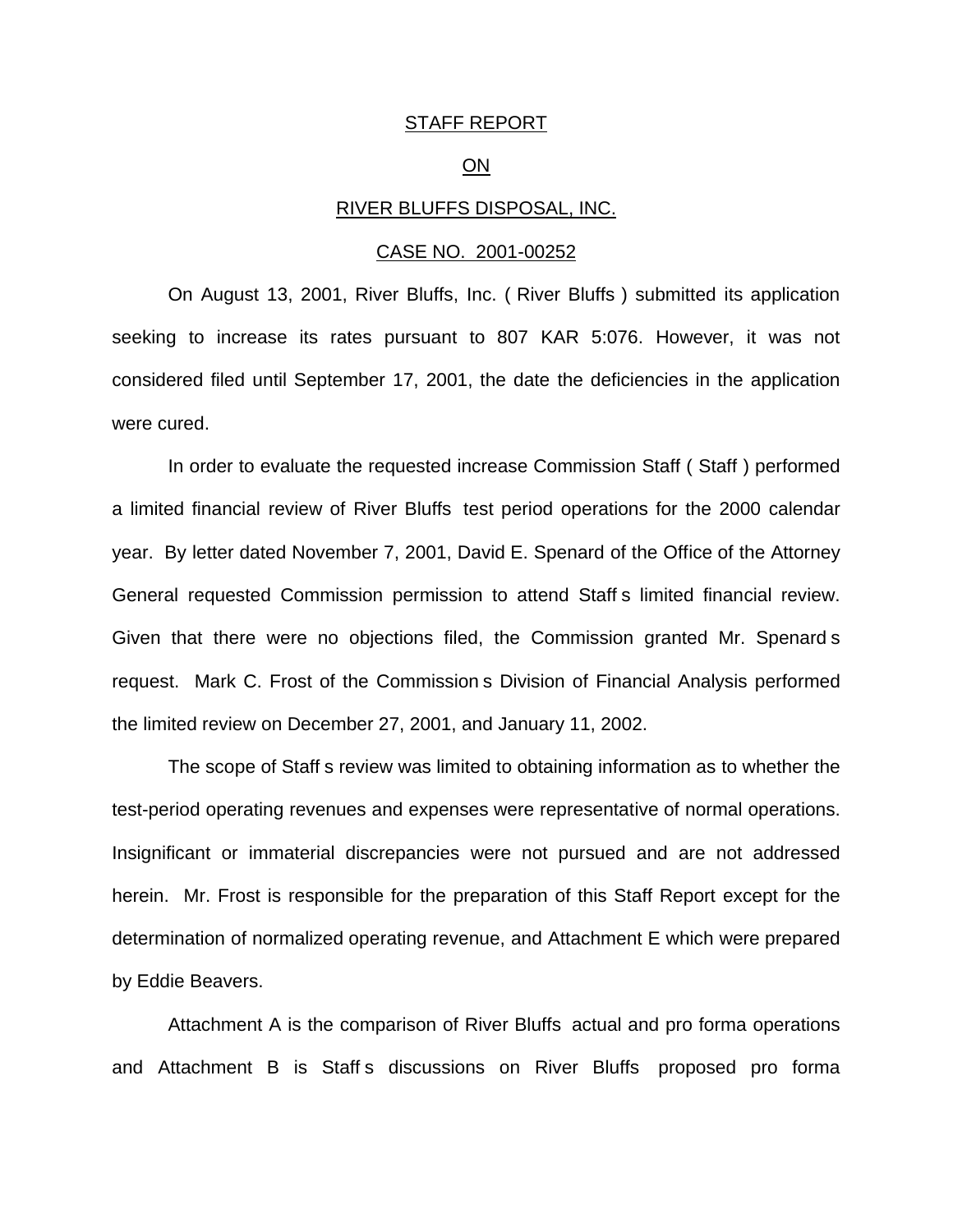adjustments. Based upon Staff s recommendations, River Bluffs operating statement would appear as set forth in Attachment C and Attachment D is Staff s discussions on its proposed pro forma adjustments.

River Bluffs requests a revenue requirement from rates of \$106,050, an increase of \$28,422 above Staff s normalized revenue from rates of \$77,628. As shown in Attachment D, Staff s recommended pro forma operations, an allowance for income taxes, and a 88 percent operating ratio, results in a revenue requirement from rates of \$81,272, an increase of \$3,586 above the normalized level.

Staff s recommended revenue requirement from rates will allow River Bluffs to meet its pro forma test-period operating expenses including depreciation expense and provide for adequate equity growth. The rates contained in Attachment E will produce the revenue requirement determined reasonable herein of \$79,521, and therefore, Staff recommends that the Commission accept those rates.

#### **Signatures**

\_\_\_\_\_\_\_\_\_\_\_\_\_\_\_\_\_\_\_\_\_\_\_\_\_\_ Prepared by: Mark C. Frost Public Utilities Financial Analyst Water and Sewer Revenue Requirements Branch Division of Financial Analysis

Prepared by: Eddie Beavers Public Utilities Rate Analyst Communications, Water and Sewer Rate Design Branch Division of Financial Analysis

\_\_\_\_\_\_\_\_\_\_\_\_\_\_\_\_\_\_\_\_\_\_\_\_\_\_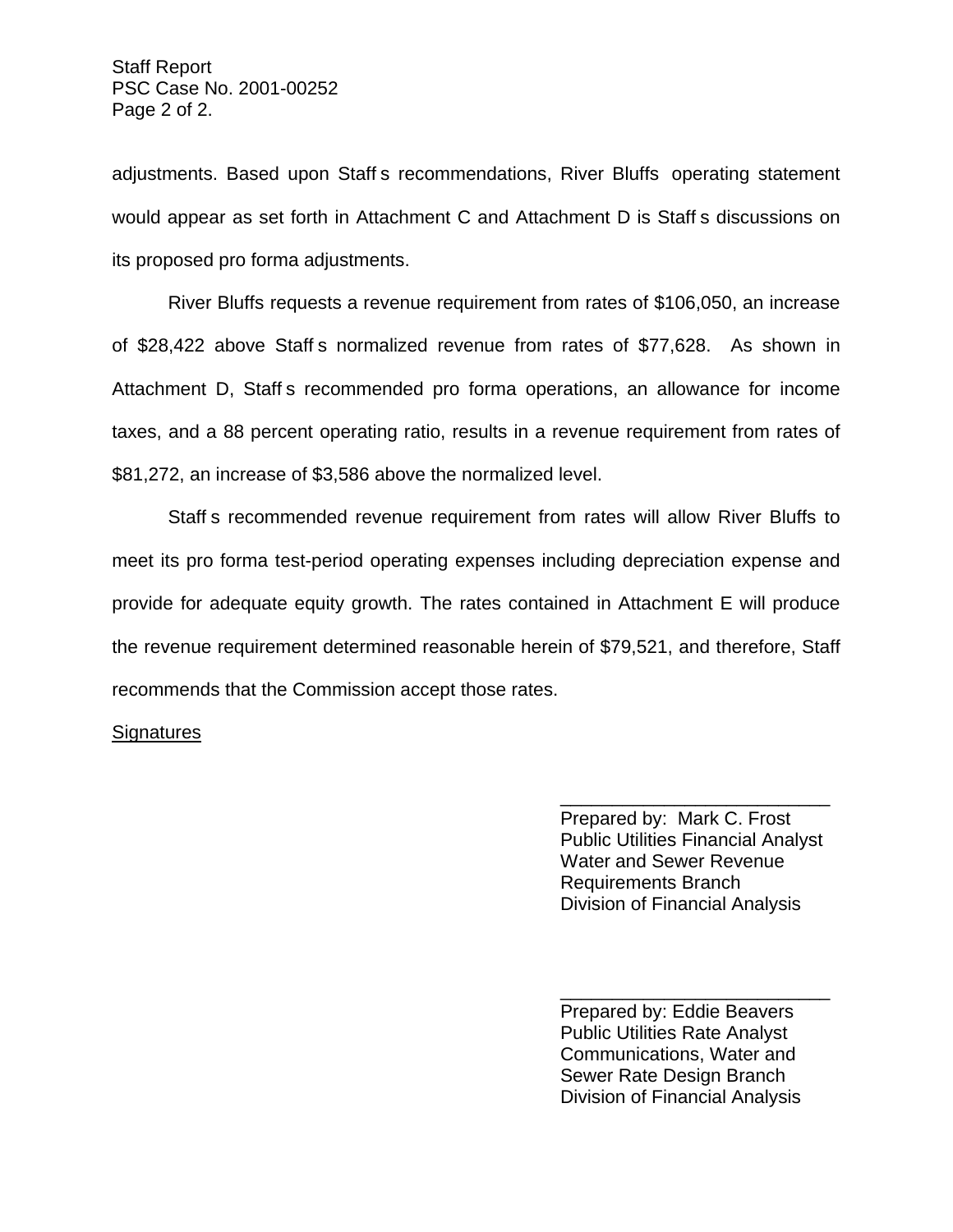# ATTACHMENT A STAFF REPORT CASE NO. 2001-00252 RIVER BLUFFS PRO FORMA OPERATIONS

|                                            |               | <b>Test-Period</b><br>Pro Forma |    | Adj         | Pro Forma |    |             |
|--------------------------------------------|---------------|---------------------------------|----|-------------|-----------|----|-------------|
| <b>Account Titles</b>                      |               | Operations                      |    | Adjustments | Ref       |    | Operations  |
| <b>Operating Revenues:</b>                 |               |                                 |    |             |           |    |             |
| Residential<br><b>Flat Rate</b>            | \$            | 74,651 \$                       |    | 31,399      | (a)       | \$ | 106,050     |
| Interest                                   |               | 59                              |    | (59)        | (b)       |    | 0           |
| <b>Surcharge Fees</b>                      |               | 12,637                          |    | (12, 637)   | (c)       |    | $\mathbf 0$ |
| <b>Total Operating Revenues</b>            | \$            | 87,347                          | \$ | 18,703      |           | \$ | 106,050     |
| <b>Operating Expenses:</b>                 |               |                                 |    |             |           |    |             |
| Amortization<br>Tax Only                   | \$            | 50                              | \$ | (50)        | (b)       | \$ | 0           |
| Payroll Expense                            |               | 0                               |    | 1,194       | (b)       |    | 1,194       |
| Collection Fee Louisville Water            |               | 1,810                           |    | 190         | (c)       |    | 2,000       |
| <b>Amortization Expense</b>                |               | 100                             |    | $\pmb{0}$   |           |    | 100         |
| Miscellaneous                              |               | 0                               |    | 2,000       | (b)       |    | 2,000       |
| Salary                                     |               | 5,850                           |    | 550         | (c)       |    | 6,400       |
| Rent                                       |               | 4,800                           |    | 1,200       | (b)       |    | 6,000       |
| Office<br>Supplies                         |               | 282                             |    | 218         | (b)       |    | 500         |
| Office<br><b>Equipment Rent</b>            |               | 0                               |    | 250         | (b)       |    | 250         |
| Office<br><b>Equipment Purchase</b>        |               | 0                               |    | 500         | (d)       |    | 500         |
| Gas, Oil, & Misc. Equip Repairs            |               | 192                             |    | 168         | (b)       |    | 360         |
| <b>Electricity Expense</b>                 |               | 4,927                           |    | 4,132       | (b)       |    | 9,059       |
| Water                                      |               | 81                              |    | 94          | (b)       |    | 175         |
| Operations                                 |               | 7,440                           |    | 2,160       | (c)       |    | 9,600       |
| Repairs<br>Pump                            |               | 2,748                           |    | (248)       | (b)       |    | 2,500       |
| Repairs<br><b>Collection System</b>        |               | 3,445                           |    | (1, 445)    | (b)       |    | 2,000       |
| Telephone                                  |               | 1,487                           |    | 507         | (c)       |    | 1,994       |
| Testing                                    |               | 9,040                           |    | 960         | (b)       |    | 10,000      |
| Chemicals                                  |               | 835                             |    | 465         | (b)       |    | 1,300       |
| Supplies                                   |               | 196                             |    | 4           | (b)       |    | 200         |
| <b>Lift Station &amp; Tanks</b><br>Repairs |               | 520                             |    | 1,980       | (b)       |    | 2,500       |
| Repairs<br><b>Electrical Controls</b>      |               | 1,019                           |    | 1,481       | (b)       |    | 2,500       |
| Sludge Hauling                             |               | 10,878                          |    | 4,422       | (c)       |    | 15,300      |
| Postage                                    |               | 165                             |    | 35          | (b)       |    | 200         |
| Seminars & Meetings                        |               | 306                             |    | 54          | (c)       |    | 360         |
| Misc. Labor                                |               | 87                              |    | 413         | (b)       |    | 500         |
| Memberships                                |               | 0                               |    | 200         | (b)       |    | 200         |
| <b>Bank Service Charges</b>                |               | 95                              |    | 25          | (b)       |    | 120         |
| Taxes                                      |               | 1,719                           |    | 1,235       | (c)       |    | 2,954       |
| Casualty Insurance                         |               | 587                             |    | 113         | (b)       |    | 700         |
| Legal                                      |               | 3,010                           |    | (10)        | (c)       |    | 3,000       |
| Accounting                                 |               | 1,275                           |    | 1,225       | (c)       |    | 2,500       |
| Subscriptions                              |               | 975                             |    | 111         | (c)       |    | 1,086       |
| Insurance                                  |               | 8,930                           |    | 670         | (c)       |    | 9,600       |
| <b>Charitable Contributions</b>            |               | 500                             |    | 0           |           |    | 500         |
| Interest                                   |               | 1,319                           |    | (1, 319)    | (c)       |    | 0           |
| New Plant & Equipment                      |               | 0                               |    | 2,500       | (e)       |    | 2,500       |
| Permits                                    |               | 1,020                           |    | (20)        | (c)       |    | 1,000       |
| Automobile Expense                         |               | 407                             |    | (157)       | (b)       |    | 250         |
| <b>Depreciation Expense</b>                |               | 2,413                           |    | (413)       | (c)       |    | 2,000       |
| <b>Total Operating Expense</b>             |               | 78,508                          | \$ | 25,394      |           | \$ | 103,902     |
| Net Income                                 | $\frac{6}{3}$ | 8,839 \$                        |    | (6,691)     |           | \$ | 2,148       |
|                                            |               |                                 |    |             |           |    |             |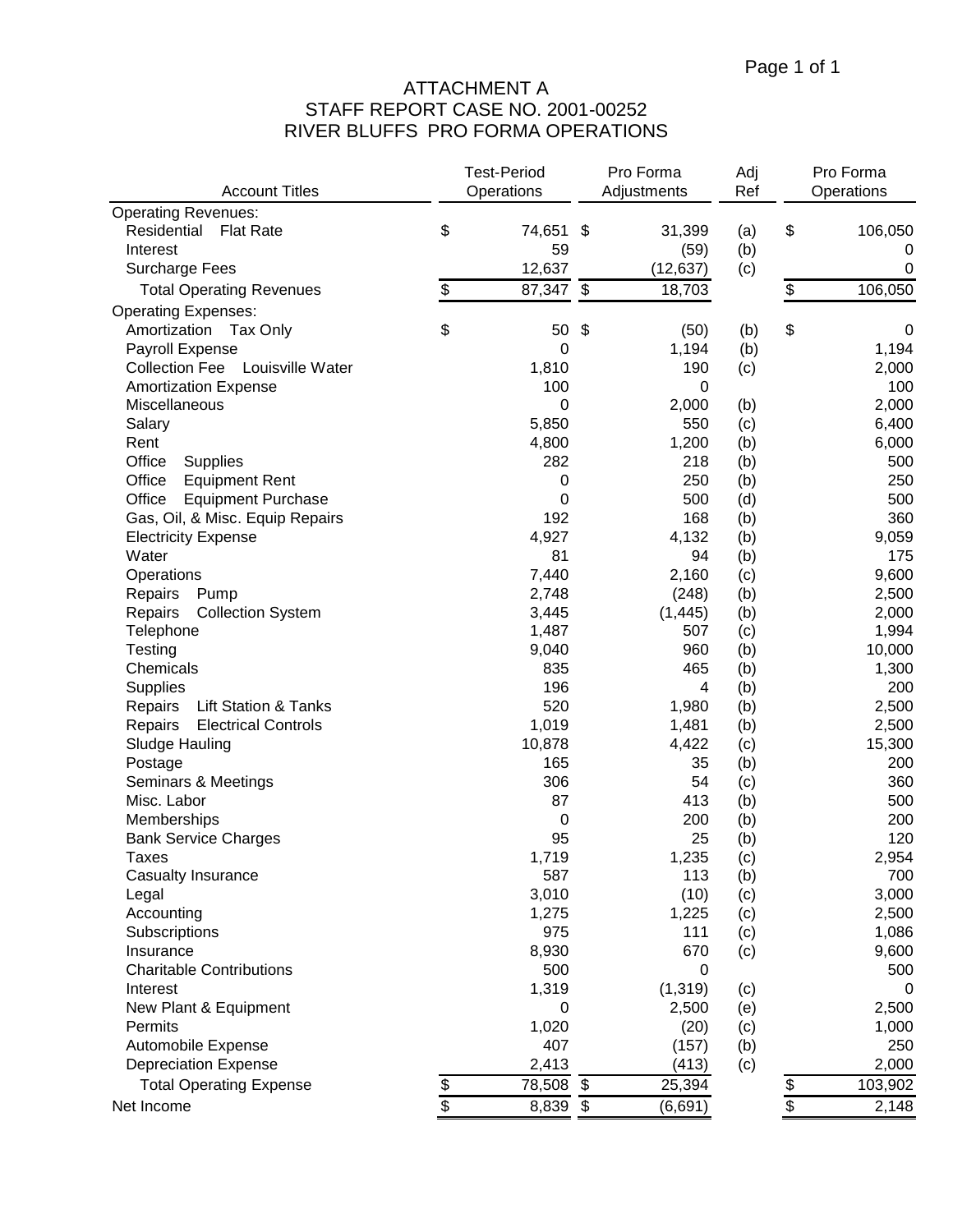(a) River Bluffs proposes to increase test-period operating revenues from residential flat rates of \$74,651 by \$31,399 for a pro forma level of \$106,050. This adjustment reflects a customer level of 175 and River Bluffs proposed rate of \$50.50 per month.

(b) These pro forma adjustments are discussed in Attachment D, Staff Discussions

of its Pro Forma Adjustments.

(c) River Bluffs provided no workpapers or calculations to support these proposed pro forma adjustments. In a recent decision regarding a historical test-period with known and measurable adjustments, the Commission found that:

Where an applicant bases its application upon a historical test-period, it must provide a complete description and quantified explanation for all proposed adjustments with proper support for any proposed changes in price or activity levels, and any other factors which may affect the adjustment. That support should, at a minimum, include some documentary evidence to demonstrate the certainty of some expected change of event.<sup>1</sup>

Since an application filed pursuant to 807 KAR 5:076, Alternative Rate Filing,

relies upon a historical test-period, all proposed pro forma adjustments must meet the

same rate-making criteria of being both known and measurable. Accordingly, Staff

recommends these adjustments be denied.

(d) River Bluffs proposes to purchase a computer and depreciate the cost over 3 years. River Bluffs provided a brochure showing the anticipated cost but failed to provide the date the computer will be purchased. Therefore, this adjustment fails to

<sup>&</sup>lt;sup>1</sup> Case No. 2001-00211, The Application of Hardin County Water District No. 1 for (1) Issuance of Certificate of Public Convenience and Necessity; (2) Authorization to Borrow Funds and to Issue Its Evidence of Indebtedness Therefor; (3) Authority to Adjust Rates; and (4) Approval to Revise and Adjust Tariff, dated March 1, 2002.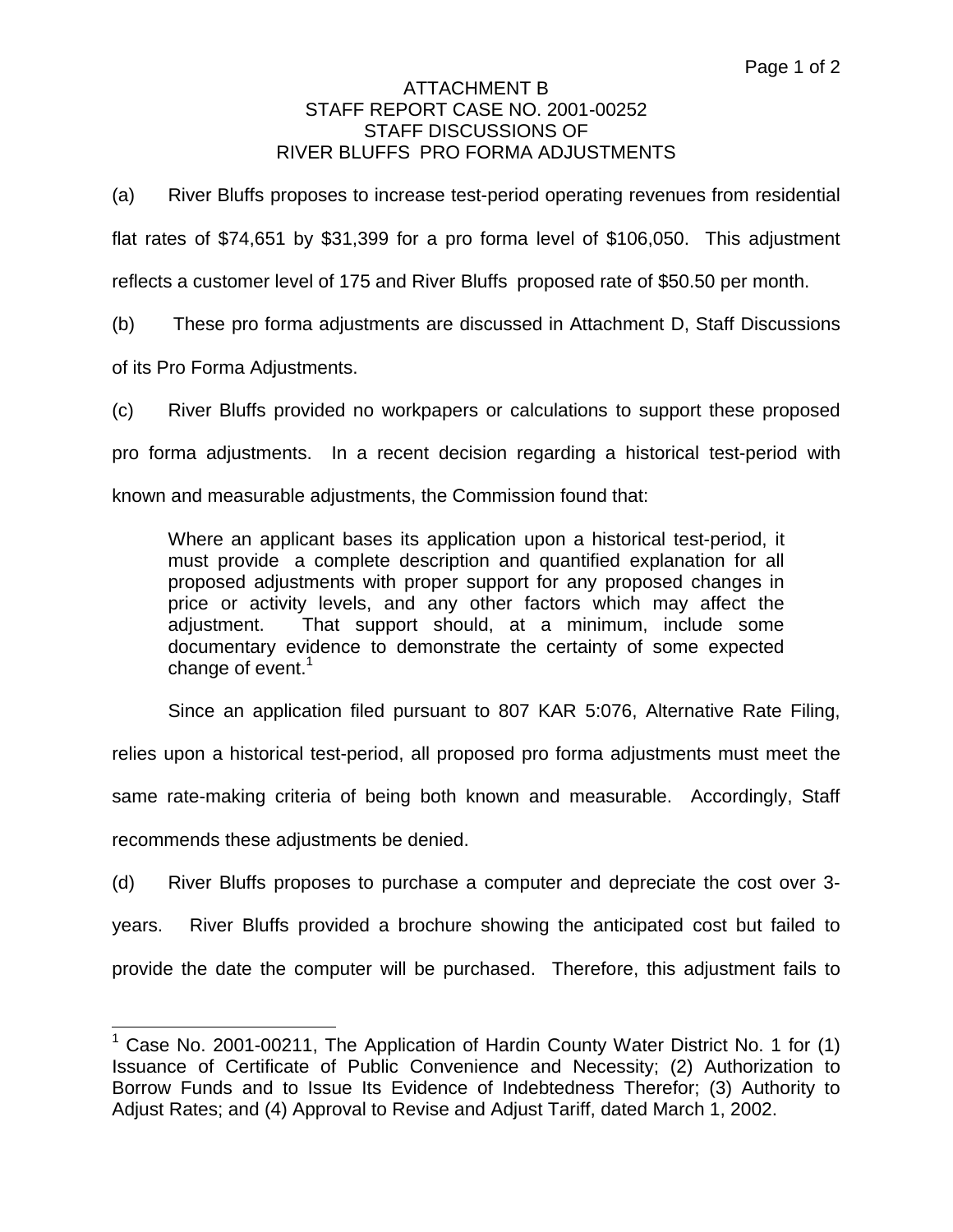meet the rate-making criteria of known and measurable because River Bluffs has failed to demonstrate with certainty that the computer will be purchased.

(e) River Bluffs assumes that it will replace one or more pump each year, which is the basis for its increase to test-period operating expenses of \$2,500. To support its proposed adjustment, River Bluffs provided a schedule showing that for the 3 year period from 1999 to 2001 it has replaced 6 sewer pumps at a cost of \$8,527 or an average annual cost of  $$2,842.<sup>2</sup>$ 

The correct accounting treatment is to depreciate all capital expenditures over their estimated useful lives. In its adjustments, Staff has depreciated the cost of the pump and blower that was replaced in 2001. Furthermore, at a recent plant visit, a representative of Sanders Sales and Service, the company responsible for performing the routine maintenance on the Applicant s system, informed Staff that since the pumps are relatively new River Bluffs should not have to replace a pump in the near future. For these reasons Staff recommends that this proposed adjustment be denied and River Bluffs directed to more closely monitor all future expenditures to insure all capital items are depreciated rather than expensed.

<sup>2</sup> Response to Item 8(c) of the First Data Request of the Commission Staff released January 24, 2002.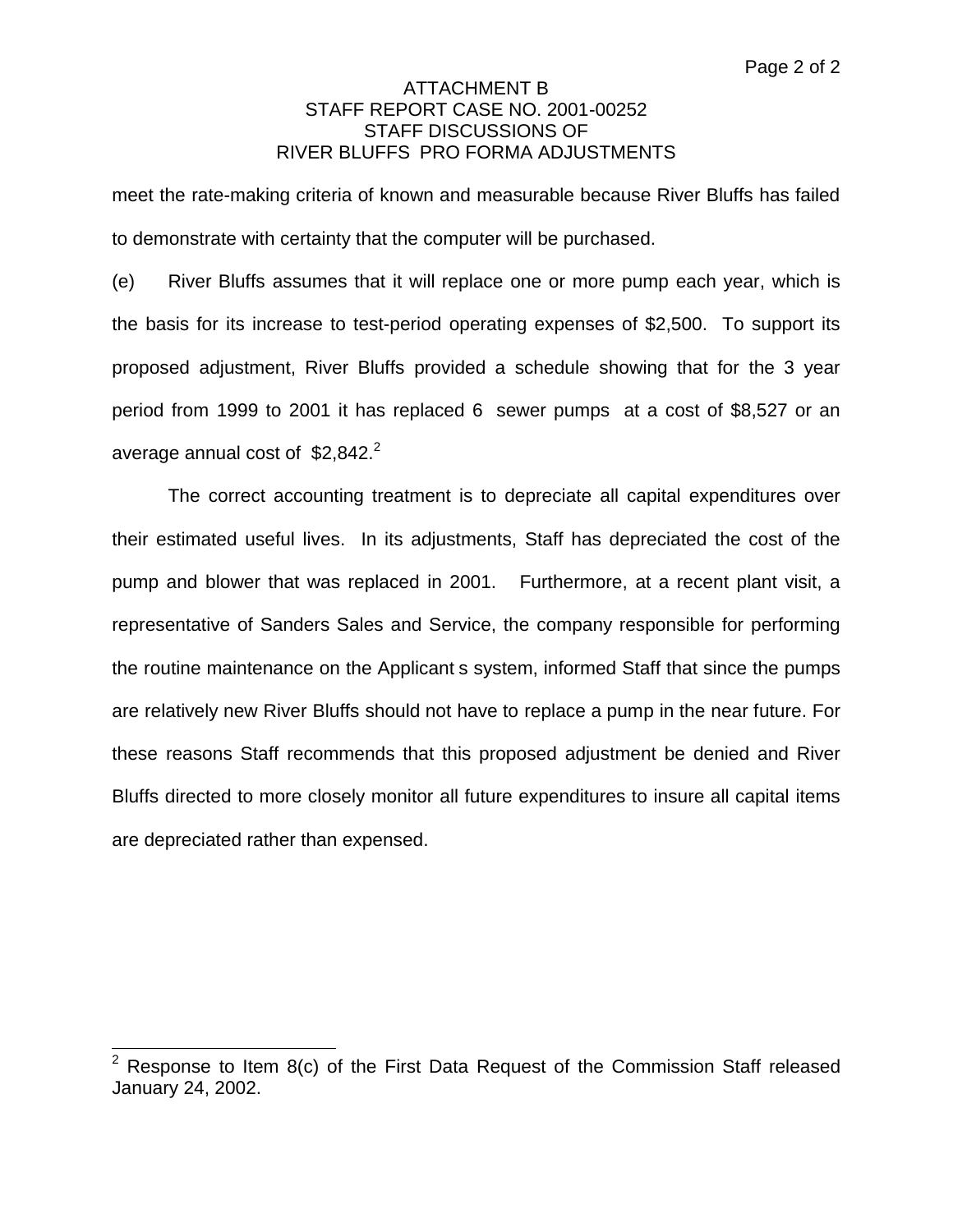# ATTACHMENT C STAFF REPORT CASE NO. 2001-00252 STAFF S PRO FORMA OPERATIONS

|                                            | <b>Test-Period</b><br>Operations | Pro Forma<br>Adjustments | Adj<br>Ref | Pro Forma<br>Operations |
|--------------------------------------------|----------------------------------|--------------------------|------------|-------------------------|
| <b>Operating Revenues:</b>                 |                                  |                          |            |                         |
| Residential<br><b>Flat Rate</b>            | \$<br>74,651                     | \$<br>2,977              | (a)        | \$<br>77,628            |
| Interest                                   | 59                               | 0                        |            | 59                      |
| <b>Surcharge Fees</b>                      | 12,637                           | (12, 637)                | (b)        | $\mathbf 0$             |
| <b>Total Operating Revenues</b>            | \$<br>87,347                     | \$<br>(9,660)            |            | \$<br>77,687            |
| <b>Operating Expenses:</b>                 |                                  |                          |            |                         |
| Amortization<br>Tax Only                   | \$<br>50                         | \$                       |            | \$<br>50                |
| <b>Collection Fee</b><br>Louisville Water  | 1,810                            | 165                      | (c)        | 1,975                   |
| <b>Amortization Expense</b>                | 100                              | 0                        |            | 100                     |
| Salary                                     | 5,850                            | (450)                    | (d)        | 5,400                   |
| Rent                                       | 4,800                            | 0                        |            | 4,800                   |
| Office<br>Supplies                         | 282                              | 0                        |            | 282                     |
| Gas, Oil, & Misc. Equip Repairs            | 192                              | 0                        |            | 192                     |
| <b>Electricity Expense</b>                 | 4,927                            | 0                        |            | 4,927                   |
| Water                                      | 81                               | 0                        |            | 81                      |
| Operations                                 | 7,440                            | 2,160                    | (e)        | 9,600                   |
| Repairs<br>Pump                            | 2,748                            | 0                        |            | 2,748                   |
| Repairs<br><b>Collection System</b>        | 3,445                            | 0                        |            | 3,445                   |
| Telephone                                  | 1,487                            | (743)                    | (f)        | 744                     |
| Testing                                    | 9,040                            | 320                      | (g)        | 9,360                   |
| Chemicals                                  | 835                              | 0                        |            | 835                     |
| <b>Supplies</b>                            | 196                              | 0                        |            | 196                     |
| Repairs<br><b>Lift Station &amp; Tanks</b> | 520                              | 0                        |            | 520                     |
| Repairs<br><b>Electrical Controls</b>      | 1,019                            | $\mathbf 0$              |            | 1,019                   |
| Sludge Hauling                             | 10,878                           | 806                      | (h)        | 11,684                  |
| Postage                                    | 165                              | 0                        |            | 165                     |
| Seminars & Meetings                        | 306                              | (306)                    | (i)        | 0                       |
| Misc. Labor                                | 87                               | 0                        |            | 87                      |
| <b>Bank Service Charges</b>                | 95                               | $\mathbf 0$              |            | 95                      |
| <b>Taxes</b>                               | 1,719                            | (648)                    | (j)        | 1,071                   |
| <b>Casualty Insurance</b>                  | 587                              | 0                        |            | 587                     |
| Legal                                      | 3,010                            | (3,010)                  | (k)        | $\mathbf 0$             |
| Accounting                                 | 1,275                            | 725                      | (1)        | 2,000                   |
| Subscriptions                              | 975                              | (474)                    | (m)        | 501                     |
| Insurance                                  | 8,930                            | (5,690)                  | (n)        | 3,240                   |
| <b>Charitable Contributions</b>            | 500                              | (500)                    | (0)        | 0                       |
| Interest                                   | 1,319                            | (1, 319)                 | (p)        | 0                       |
| Permits                                    | 1,020                            | (680)                    | (q)        | 340                     |
| Automobile Expense                         | 407                              | 0                        |            | 407                     |
| <b>Depreciation Expense</b>                | 2,413                            | 822                      | (r)        | 3,235                   |
| <b>Amortization Expense</b>                | 0                                | 989                      | (s)        | 989                     |
| <b>Total Operating Expense</b>             | \$<br>78,508                     | \$<br>(7, 833)           |            | \$<br>70,675            |
| Net Income                                 | \$<br>8,839                      | \$<br>(1,827)            |            | \$<br>7,012             |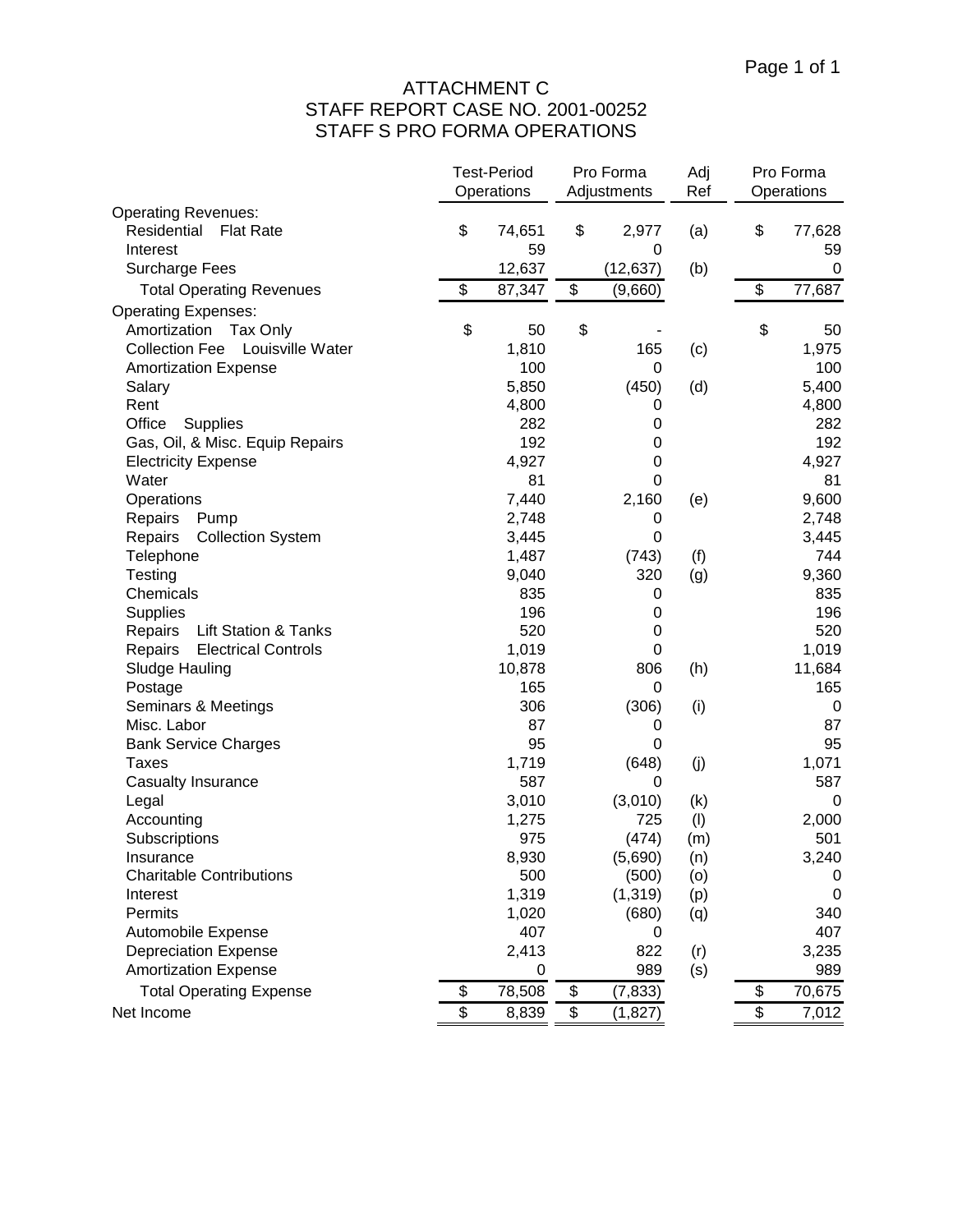(a) Residential Flat Rate. According to its 2000 Annual Report, River Bluffs testperiod operating revenues from the residential customer were \$74,651. Using the endof-period customer level of 177 and River Bluffs current tariffed rate of \$36.55 per month, the normalized test period operating revenues from the residential customer is \$77,628, \$2,977 above the test-period level. Accordingly, operating revenues have been increased by that amount.

(b) Surcharge Fee. River Bluffs proposes to remove surcharge revenue of \$12,637 from its test-period operating revenues. In River Bluffs last rate proceeding,  $3$  the Commission granted its approval for the collection of a monthly surcharge of \$6.18 per customer for the purpose of repaying the National City Bank loan ( Loan ). River Bluffs was to collect its surcharge until the Loan was retired, but not to exceed a 60-month period from the date of the Order. Subsequent to the end of the test-period, the Loan was retired and River Bluffs discontinued collecting its surcharge. Since the surcharge is not a future revenue source, operating revenues have been decreased by \$12,637.

(c) Collection Fee. River Bluffs proposes to increase test-period collection fee expenses of \$1,810 by \$190 to a pro forma level of \$2,000. Louisville Water Company ( Louisville Water ) performs the billing and collection service for River Bluffs. In its letter of April 2, 2001, Louisville Water informed River Bluffs that effective with the May 1, 2001 billing, the joint billing cost would increase from \$2.75 to \$3.00 per bill, an

 $3$  Case No. 95-365, The Application of River Bluffs, Inc. for an Adjustment of Rates Pursuant to the Alternative Rate Filing Procedure, Order dated May 9, 1996.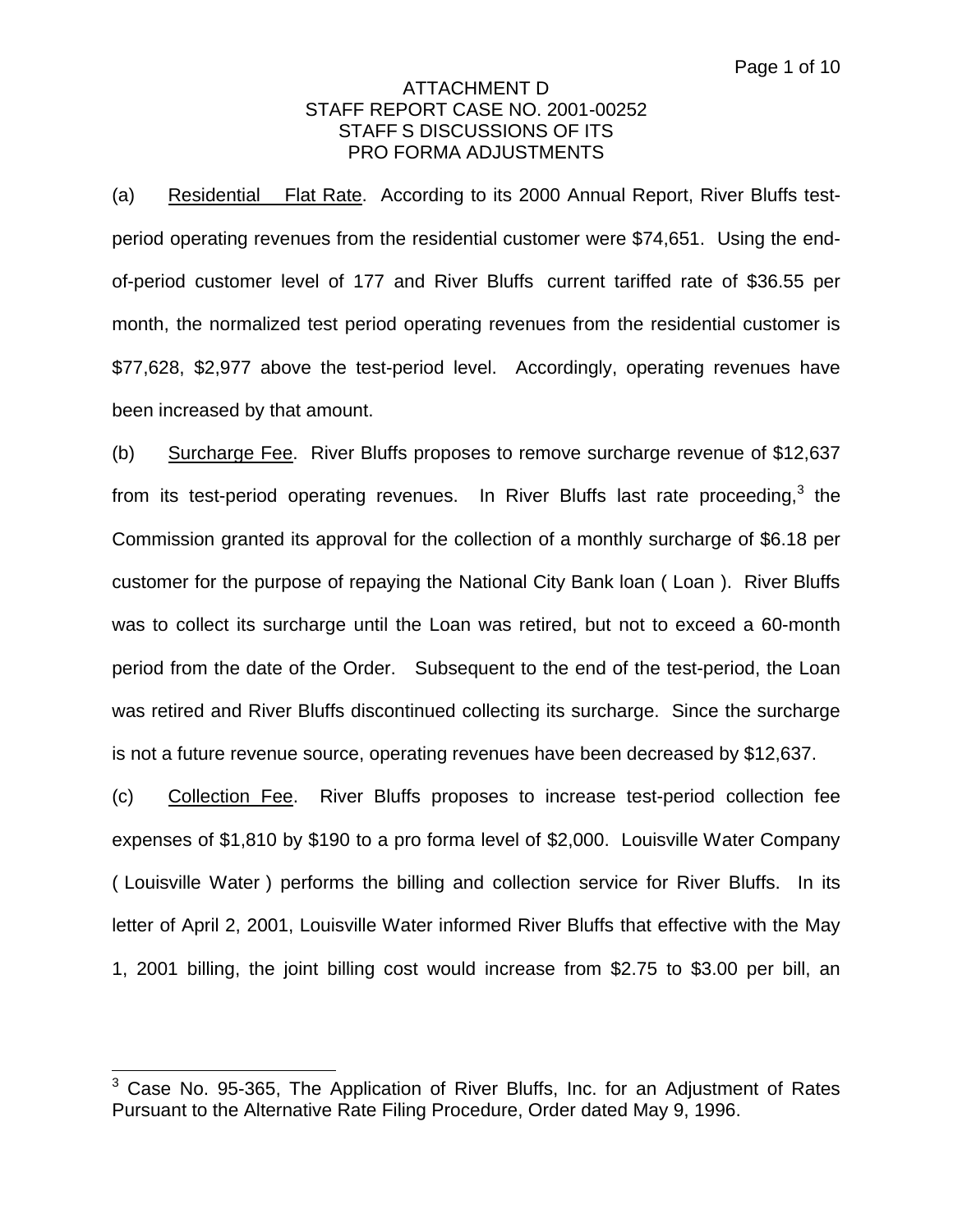increase of 9.091 percent. By applying the 9.091 percent increase to the test-period collection fee expense of \$1,810, Staff arrives at its pro forma adjustment of \$165.<sup>4</sup>

(d) Salary. River Bluffs proposes to increase its test-period salary expense of \$5,850 by \$550 to a pro forma level of \$6,400. However, River Bluffs did not provide either an explanation or documentation in support of its pro forma adjustment.

The test-period salary expense is comprised of the following fees paid to River Bluffs principal officers:

| Stockholder     |                          |                   |
|-----------------|--------------------------|-------------------|
| <b>Name</b>     | Title                    | <b>Annual Fee</b> |
| Harold Helm, II | President Owner/Manager  | 4.050             |
| Anne Helm       | Vice President/Treasurer | 1,800             |

As the owner and operator, Mr. Helm is responsible for overseeing the management of River Bluffs and to insure that the treatment plant operates and conforms to the appropriate regulatory guidelines. In River Bluffs last rate proceeding, the Commission found that for this responsibility, a reasonable level of compensation for Mr. Helm was \$3,600. The Commission also found in that proceeding, that \$150 per month or \$1,800 annually was reasonable compensation for the duties performed by River Bluffs Vice President/Treasurer.

Staff believes that the levels of compensation deemed reasonable in the prior rate proceeding remain so, and therefore, salary expense has been reduced by \$450.

(e) Routine Maintenance. River Bluffs proposes to increase test-period operations expense of \$7,440 by \$2,160 to a pro forma level of \$9,600. In its letter of July 4, 2001, Jack Wolford Enterprises informed River Bluffs that on October 1, 2001 the routine

 $4$  \$1,810 (Annual Collection Expense) x 9.091% (Percentage Fee Increase) = \$165.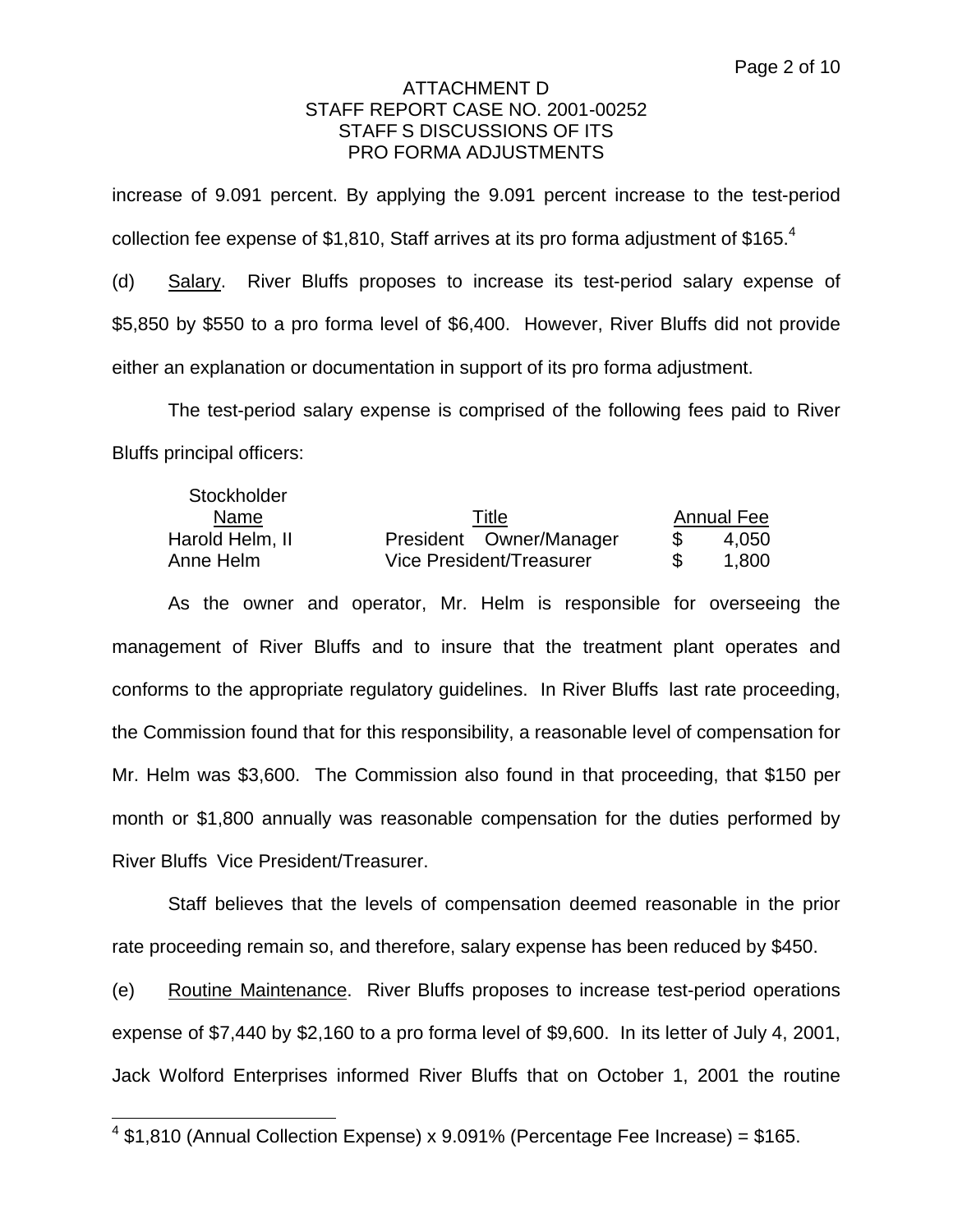maintenance fee would increase from \$620 to \$800 per month, which is the basis for River Bluffs adjustment. In reviewing the 2001 General Ledger, Staff notes that Sanders Sales and Service is performing River Bluffs routine maintenance and is charging \$800 per month. Staff believes that the \$800 per month fee is reasonable, and therefore, has increased operations expense by \$2,160.

(f) Telephone. River Bluffs proposes to increase test-period telephone expense of \$1,487 by \$507 to a pro forma level of \$1,994. This adjustment reflects the cost of the cellular telephone service and the estimated cost of a commercial telephone line. To support its proposed adjustment, River Bluffs provided a January 30, 2002, letter from BellSouth showing that the fee would be \$40 per month or \$480 annually. However, River Bluffs states that, New telephone service will not be installed until rate application is granted. $5$ 

As mentioned in Attachment C, all pro forma adjustments must meet the ratemaking criteria of being both known and measurable. Since the date the commercial telephone will be installed is unknown, River Bluffs has failed to demonstrate with certainty that the commercial telephone line will be installed. Therefore, Staff recommends this pro forma adjustment be denied.

Mr. Helm has several business interests that require the use of a cellular telephone. However, River Bluffs reports 100 percent of the cellular telephone cost in its test-period operating expenses. According to River Bluffs, 50 percent of the cellular

 $5$  Response to Item 2(a) of the First Data Request of the Commission Staff released January 24, 2002.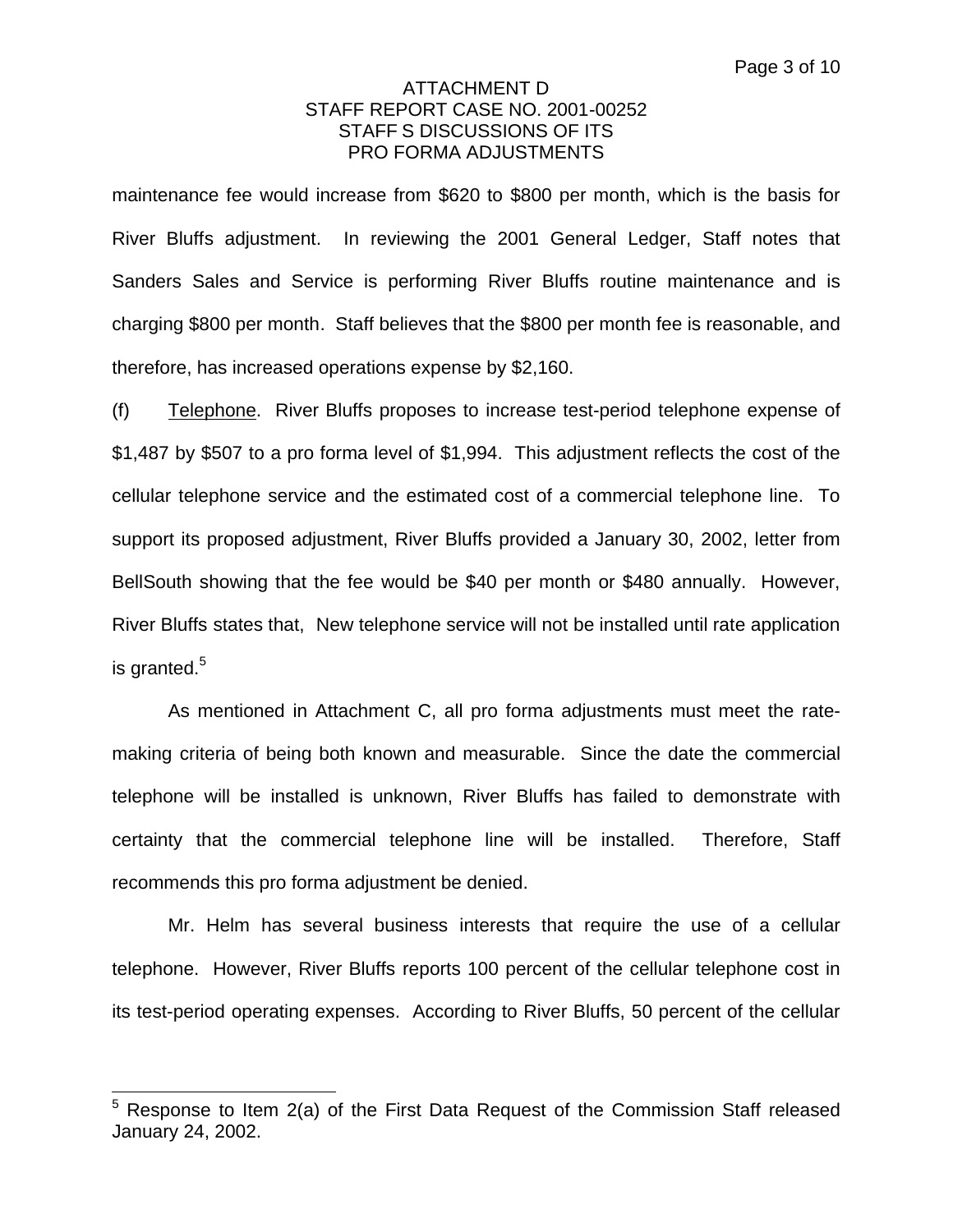telephone service is used in conducting its business. $6$  Allocating 50 percent of the testperiod cellular telephone expense to the other businesses results in a decrease to the test-period telephone expense of \$743.<sup>7</sup>

(g) Testing. River Bluffs proposes a pro forma level of testing expense of \$10,000 an increase of \$960 above the test-period level of \$9,040. According to River Bluffs this adjustment reflects the catch-up of past due amounts. It s the owner/managers responsibility and duty to monitor the financial condition of the utility and seek rate relief in a timely manner. Allowing an increase in rates to catch-up the past due amounts would be retroactive rate-making.

River Bluffs KPDES permit requires the treatment plant effluent to be tested on a weekly basis. Combining the KPDES testing requirement with Beckmar s current fee of \$180 per test results in a normalized level of testing expense of \$9,360. $8$  Accordingly, testing expense has been increased by \$320 to reflect the normalized level.

(h) Sludge Hauling. River Bluffs proposes to increase test-period sludge hauling expense of \$10,878 by \$4,422 to a pro forma level of \$15,300. This adjustment reflects River Bluffs estimate that it will remove 15.3 loads of sludge per year at a cost of \$1,000 per load.

Response to Item 2(b) of the First Data Request of the Commission Staff released January 24, 2002.

 $7$  \$1,487 (Cellular Telephone Expense) x 50% (Allocation Rate) = \$743.

 $8$  \$180 (Fee per Test) x 52-Weeks = \$9,360.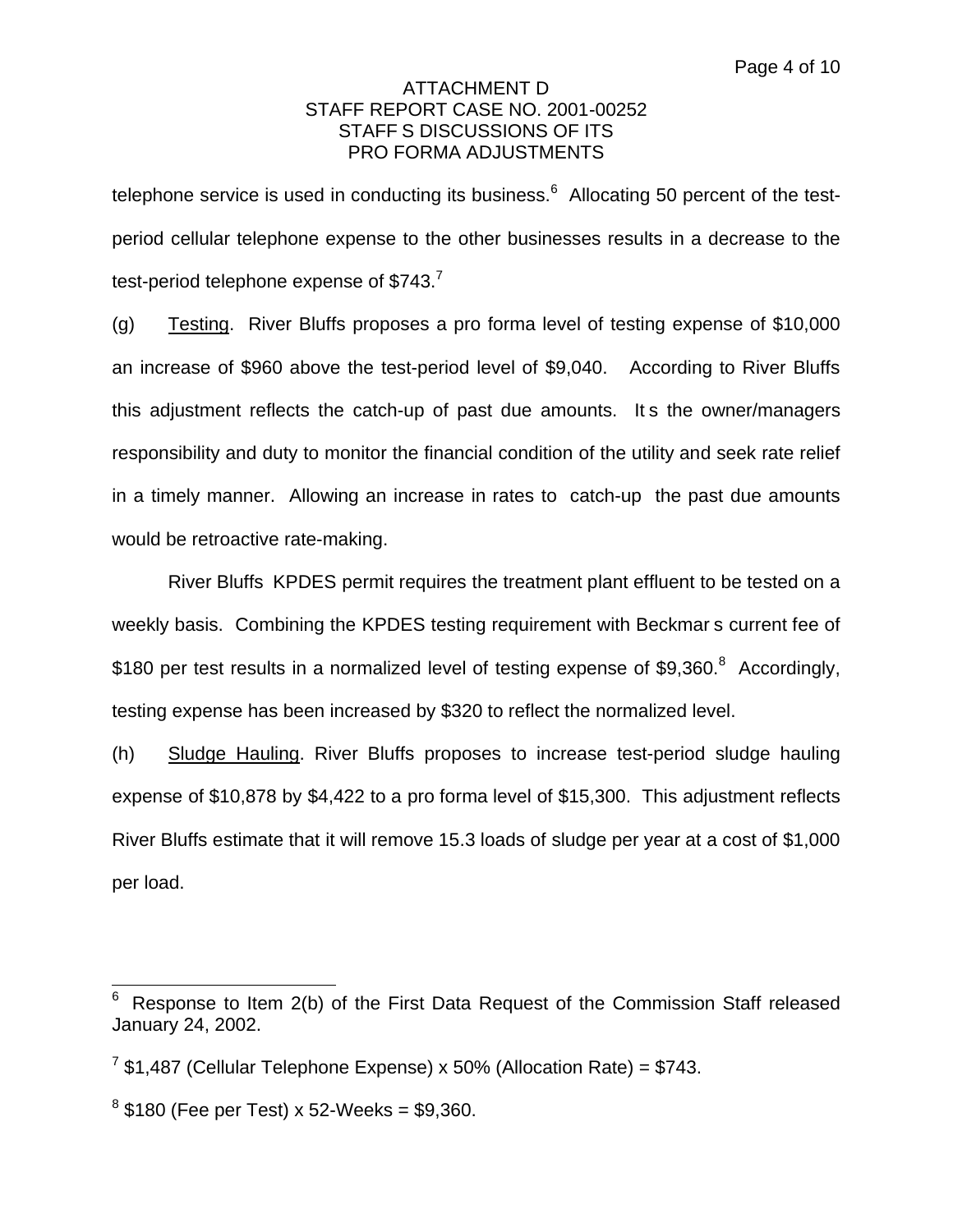Upon review of the James Headden Septic System ( James Headden ) invoices, Staff determined that in the test-period 24 loads or 118,000 gallons of sludge was removed from River Bluffs treatment system. Effective February 1, 2001, James Headden increased the sludge hauling fee from \$92 to \$98 per 1,000 gallons. Based on this fee, Staff has calculated a pro forma sludge hauling expense of \$11,684, $9$  which is \$806 above the test-period level. Accordingly, test-period sludge hauling expense has been increased by that amount.

(i) Seminars & Training. River Bluffs proposes to increase its test-period seminars & training expense of \$306 by \$54 to a pro forma level of \$360. However, River Bluffs did not provide either an explanation or documentation in support of its proposed pro forma adjustment.

In reviewing the MasterCard invoices, Staff determined that this expense represents meals purchased by Mr. Helm in California and New Jersey. River Bluffs provided the following explanation for this expense:

 Two Board meeting per year are conducted with adult children one on each coast, who also happen to be board members. When visits occurred, a company meeting was held; and the expenses were generated at a dinner meeting at which official business was conducted as described above <sup>10</sup>

The only principal officers listed in River Bluffs 2000 Annual Report are the President and Secretary, which are Mr. and Ms. Helm. River Bluffs did not provide a

 $9$  118.000 (Gallons of Sludge) x \$98 (Rate per 1,000 Gallons) + \$120 (Fuel Surcharge:  $$5 \times 24$  Loads) = \$11.684.

 $10$  Response to Item 8 of the First Data Request of the Commission Staff released January 24, 2002.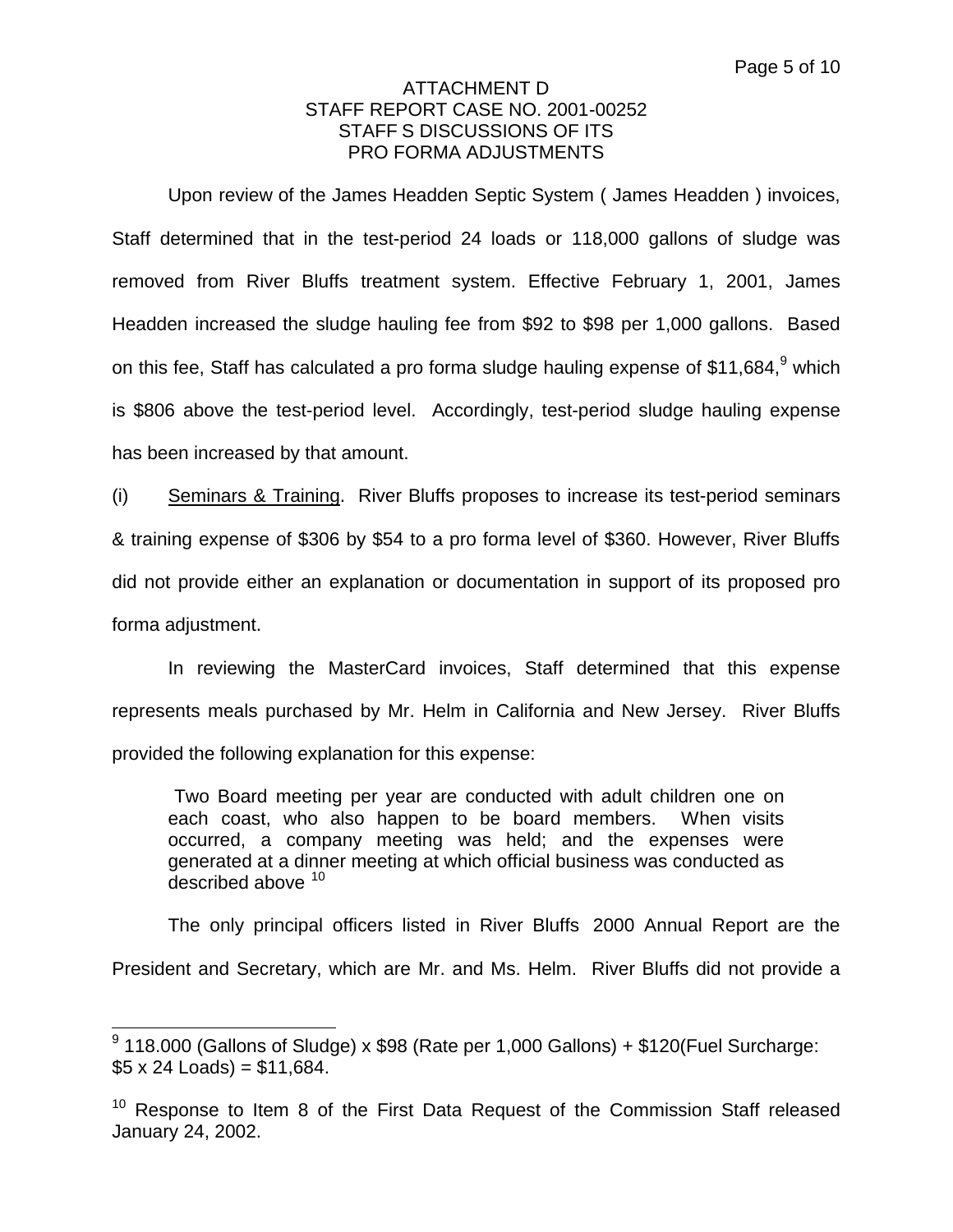copy of the minutes of the board meetings to support its argument that official business was conducted. Furthermore, in its 2000 Annual Report, River Bluffs did not report the cost of the meals as a operating expense, but rather the cost was included below-theline in other deductions. For these reasons, Staff believes that this cost should be borne by the stockholder and has reduced operating expenses by \$306.

(j)  $Taxes$ . River Bluffs proposes to increase pro forma tax expense of \$1,719 by \$1,235 to a pro forma level of \$2,955. River Bluffs did not provide documentation to support its pro forma adjustment to reflect the estimated taxes.

In reviewing the test-period invoices, Staff determined that River Bluffs incorrectly recorded the 1999 property taxes of \$648 as an expense in the test-period. Accordingly, test-period tax expense has been decreased by \$648 to correct River Bluffs error.

(k) Legal Fees. River Bluffs estimates that this current proceeding will cost \$5,000. However, River Bluffs did not provide either a calculation or workpaper to show how its estimated rate case cost corresponds to the proposed \$9 decrease to test-period legal fees of \$3,009.

River Bluffs provided a letter from its accountant stating that by using normal hours and rates they estimate the cost of their rate case assistance will be \$650. The invoice from Masters, Mullins & Arrington shows that River Bluffs has incurred legal fees to date of \$3,807, but \$3,756 is listed as a previous balance and no description of the services provided for the fee charged was presented. Given River Bluffs failure to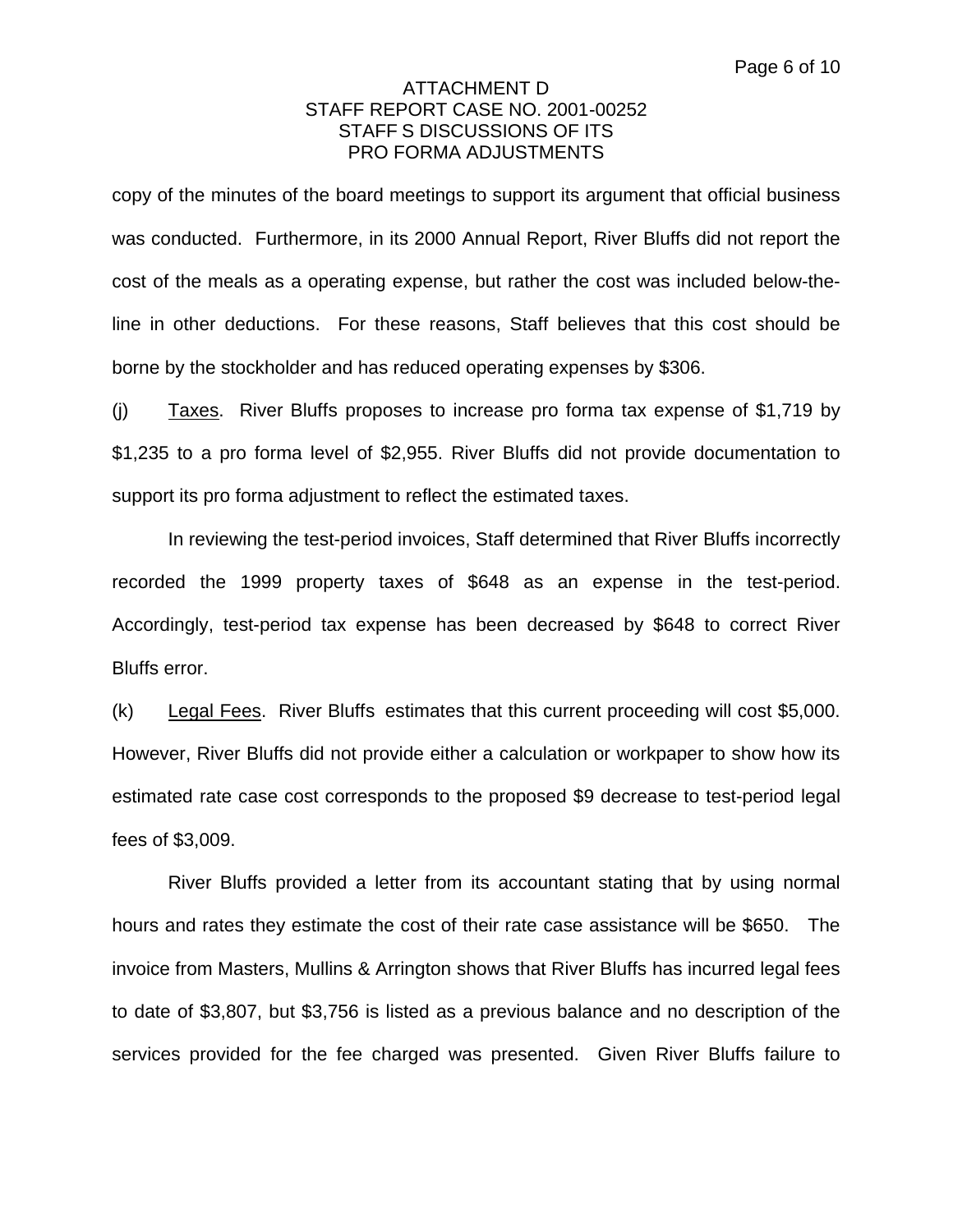provide sufficient documentation of its actual rate case cost incurred to date, Staff has not included an adjustment to reflect rate case amortization.

In reviewing the test-period legal invoices, Staff notes that the legal fees incurred were associated with Mr. Helm s failed attempt to negotiate the transfer of River Bluffs to AquaSource. Staff believes that there would be no direct benefit realized by the ratepayers in the transfer of ownership from Mr. Helm to AquaSource. The costs incurred in the failed transfer attempt are Mr. Helm s personal expenses and should not be borne by the ratepayers. Therefore, test-period operating expenses have been decreased by \$3,009 to eliminate test-period legal fees.

(l) Accounting. According to River Bluffs, it has changed its tax year in an attempt to reduce its costs. However, without further explanation, River Bluffs proposes to increase its test-period accounting expense from \$1,275 to \$2,500, a pro forma adjustment of \$1,225.

In the letter dated January 31, 2002, R.L. Moore CPA, states that the annual accounting fee will be \$2,000. For this fee, River Bluffs accountant will prepare the following items: (1) the year-end journal entries; (2) the corporate income tax returns; (3) the annual Public Service Commission report; and (4) the property tax report. Given the level of services provided, Staff believes that the accounting fee of \$2,000 is reasonable, and therefore, has increased test-period accounting expense by \$725.

(m) Subscriptions. River Bluffs proposes to increase its test-period subscription expense of \$975 by \$111 to a pro forma level of \$1,086. River Bluffs did not explain or provide documentation to support its proposed pro forma adjustment. Included in this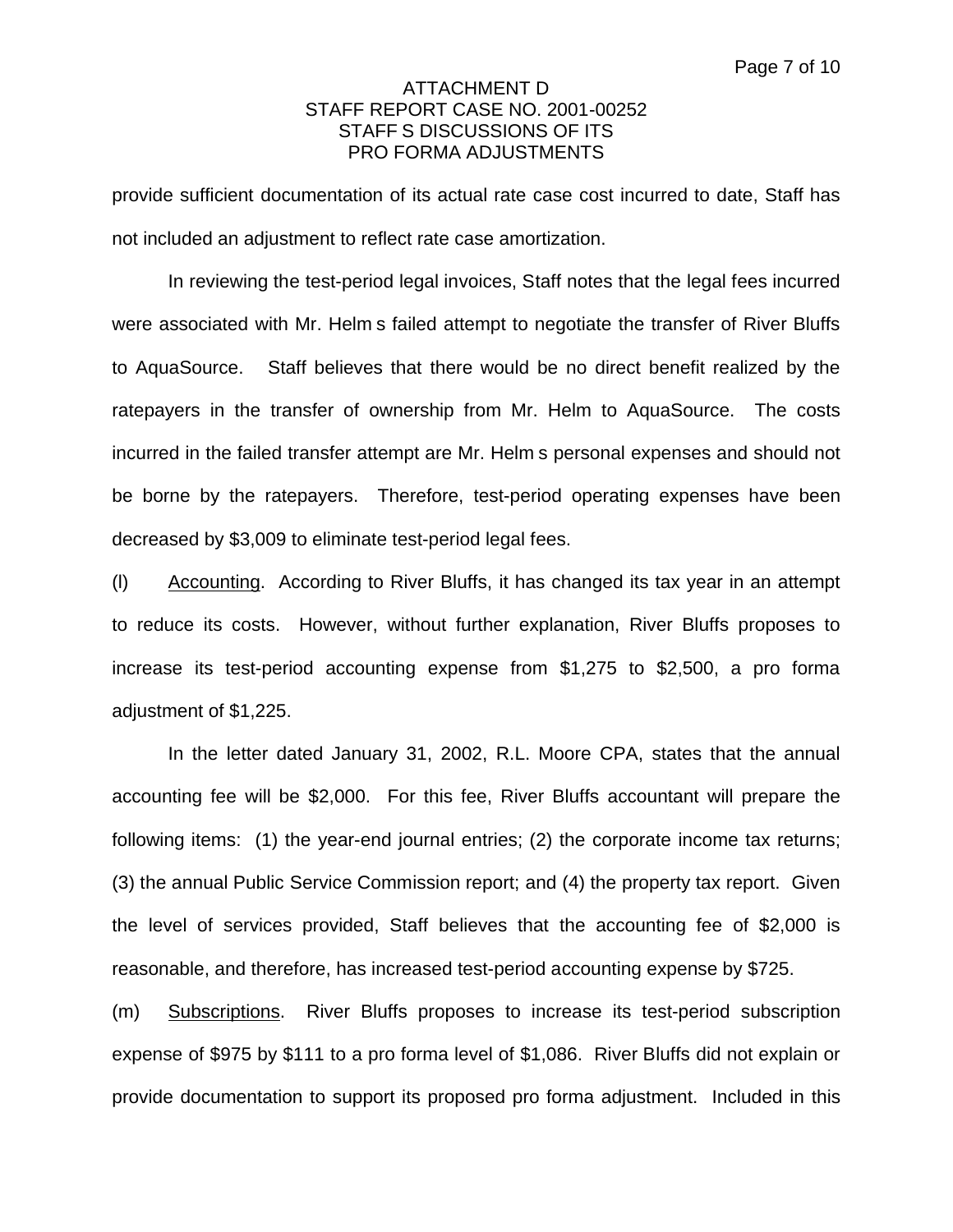expense is a subscription to the New York Times of \$474. Given the size of River Bluffs, Staff is of the opinion that a New York Times subscription is not warranted, and therefore, test-period subscription expense has been decreased by \$474.

(n) Insurance. River Bluffs proposes to increase its test-period insurance expense of \$8,930 to \$9,600, an increase of \$670. This adjustment reflects the increase in the health insurance deductibles. River Bluffs provides its two employees, the stockholders, with 100 percent medical expense coverage, which includes premiums and deductibles.

In River Bluffs last rate proceeding, the Commission found that the deductibles/co-payments are the personal responsibility of Mr. Helm and excluded those costs from test-period operating expenses. The Commission further found that Mr. Helm s employment status did not entitle him to family insurance coverage and that because the position of Vice President/Treasurer was part-time, Ms. Helm was not entitled to health insurance coverage. For these reasons, the Commission only allowed River Bluffs to include as an operating expense the cost of providing single health insurance coverage to its owner/manager.

Nothing has been presented in this proceeding to persuade Staff that the Commission s findings in the last rate proceeding should be modified. Therefore, insurance expense has been decreased by \$5,690 to reflect providing single health insurance coverage to River Bluffs owner/manager.

(o) Charitable Contributions. River Bluffs reports a test-period level of charitable contribution expense of \$500. In River Bluffs previous rate proceeding the Commission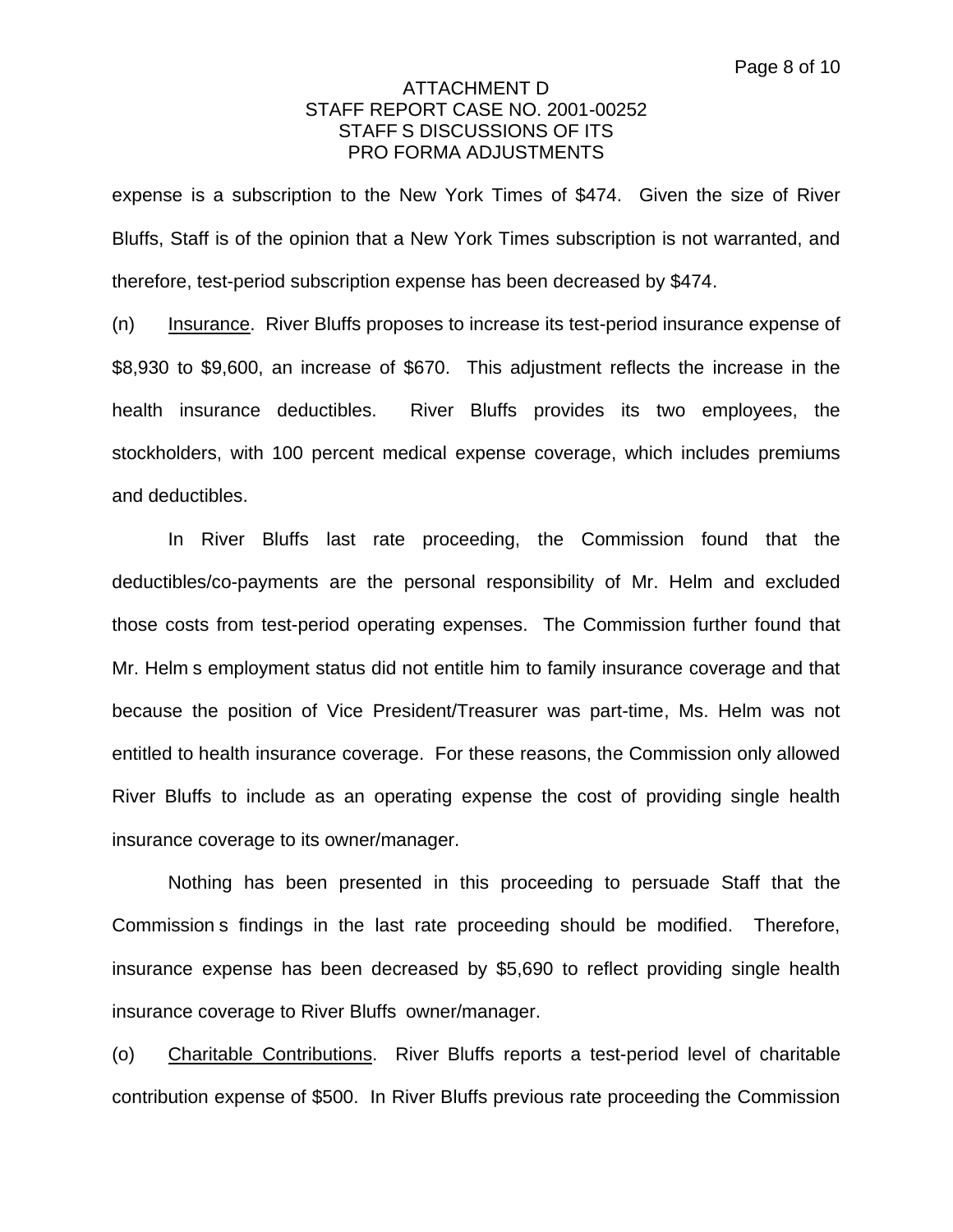found that charitable contributions are not a cost incurred in providing utility service and should be borne by the stockholder. Therefore, operating expenses have been decreased by \$500 to eliminate the charitable contribution.

(p) Interest Expense. To coincide with its proposed adjustment to remove surcharge revenues, River Bluffs proposes to decrease operating expenses by \$1,319 to eliminate interest expense from its test-period operations. As previously mentioned, River Bluffs retired its Loan, and therefore, the associated interest expense will not be incurred in the future. Staff accepts River Bluffs adjustment to decrease operating expenses by \$1,319.

(q) Permits. River Bluffs proposes to decrease its test-period permit expense of \$1,020 by \$20 to a pro forma level of \$1,000. According to River Bluffs its current KPDES permit is in effect for 3-years and that it is due to be replaced on September 30, 2003, with a permit that will have a 5-year effective period. In reviewing the invoices, Staff determined that the Division of Water charges a KPDES permit fee of \$1,700 and that the permit will be in effect for 5-years. Amortizing the KPDES permit fee over 5 years results in an annual amortization of  $$340<sup>11</sup>$  which is \$680 less than the testperiod expense level. Accordingly, test-period permit expense has been decreased by \$680.

(r) Depreciation. River Bluffs proposes to decrease its test period depreciation expense from \$2,413 to \$2,000, a decrease of \$413. However, River Bluffs did not

<sup>&</sup>lt;sup>11</sup> \$1.700 (KPDES Permit Fee)  $\div$  5-Year Life = \$340.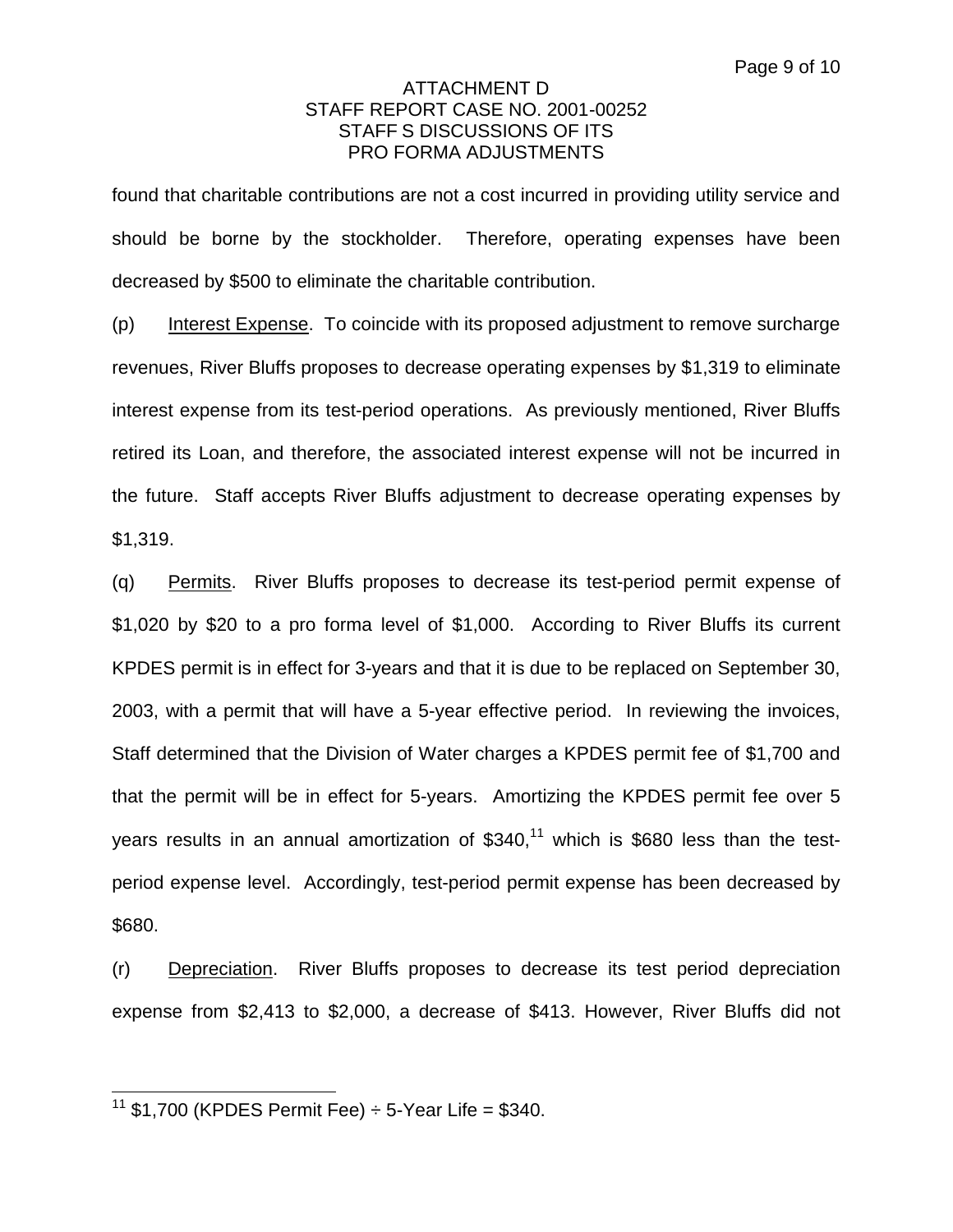provide either an explanation or documentation in support of its proposed pro forma adjustment.

In reviewing the invoices and 2001 general ledger, Staff notes that River Bluffs purchased a 5 HP Blower for \$2,221, a 1HP Barnes Submersible Pump for \$1,044, and a computer printer for \$506. The purchase of blowers, pumps, and computer printers are capital expenditures that should be depreciated rather than expensed. Therefore, test-period depreciation expense has been increased by  $$822^{12}$  to reflect depreciating the pump and blower over 5 years and the computer printer over 3 years.

(s) Amortization. Subsequent to the end of the test-period, River Bluffs spent \$2,968 to clean up the effluent that was discharged into the stream. The cost to clean up the effluent is non-recurring, and therefore, should be amortized rather than expensed. Staff has increased test-period operating expenses by \$989<sup>13</sup> to reflect amortizing the clean up cost over 3-years.

 $12$  \$3,265 (Blower & Pump)  $\div$  5 Years = \$ 653  $$506 (Printer) \div 3 \text{ Years} = + 169$ Pro Forma Adjustment  $$822$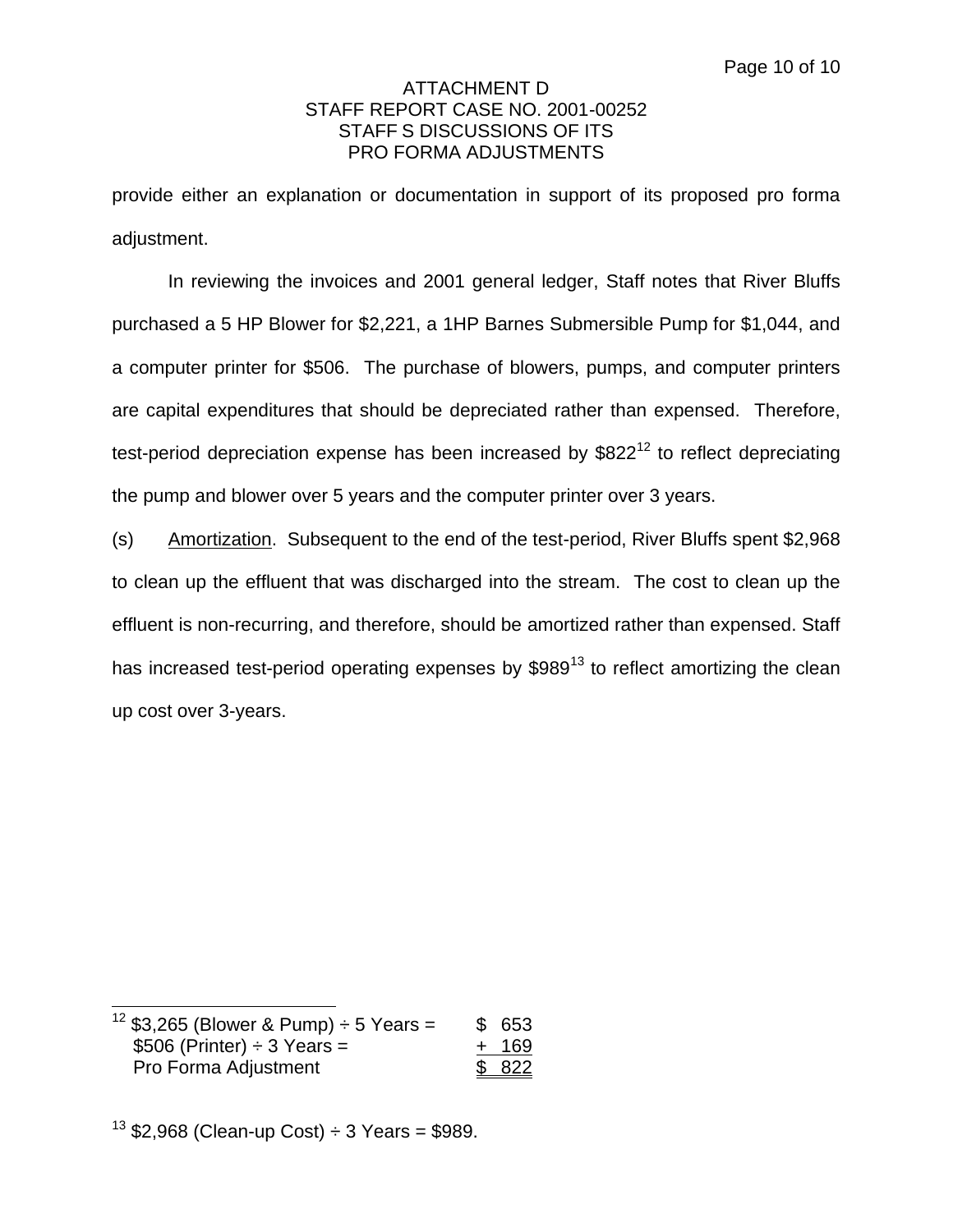## ATTACHMENT E STAFF REPORT CASE NO. 2001-00252 DETERMINATION OF REVENUE REQUIREMENT AND INCREASE

# **Revenue Requirement**

| <b>Operating Expenses</b>                | \$<br>70,675 |
|------------------------------------------|--------------|
| Divided by: Operating Ratio              | 88%          |
| Subtotal                                 | \$<br>80,313 |
| Less: Operating Expenses                 | 70,675       |
| Net Operating Income after Income Taxes  | \$<br>9,638  |
| Multiplied by: Gross-Up Factor           | x 1.2254902  |
| Net Operating Income before Income Taxes | 11,811       |
| Add: Operating Expenses                  | 70,675       |
| <b>Revenue Requirement</b>               | 82,486       |

## **Operating Revenue Increase**

| Revenue Requirement                   |                          | 82,486 |
|---------------------------------------|--------------------------|--------|
| Less: Interest Income                 | -                        | 59     |
| <b>Revenue Requirement from Rates</b> |                          | 82.427 |
| Less: Normalized Revenue from Rates   | $\overline{\phantom{0}}$ | 77.687 |
| Recommended Increase                  |                          | 740    |